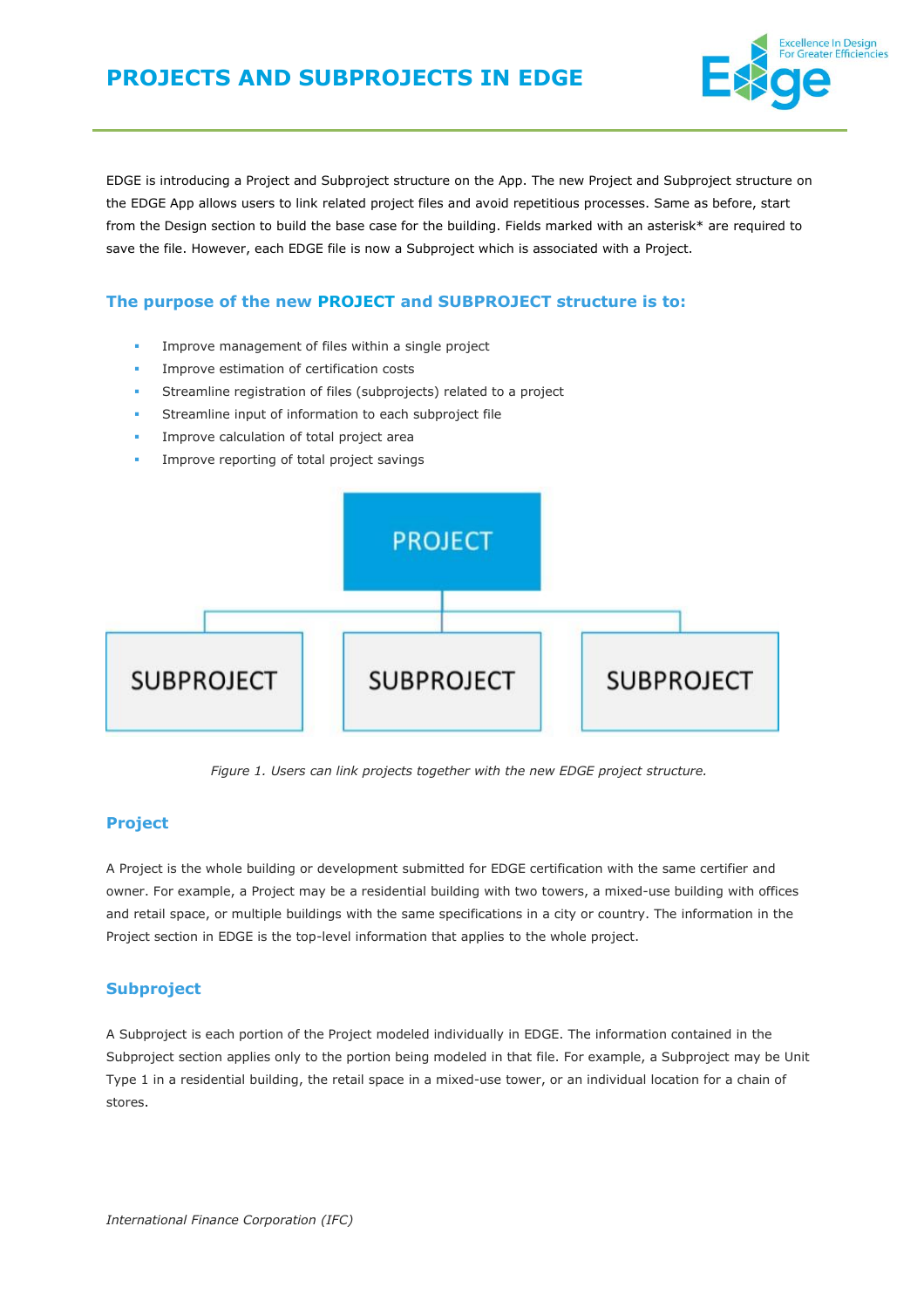



*Figure 2. A Residential Project will typically have more than one Subproject.*



*Figure 3. A Commercial project may also have one or more Subprojects.*



*Figure 4. A Project can have a single Subproject if the whole building is modeled in the same EDGE file.*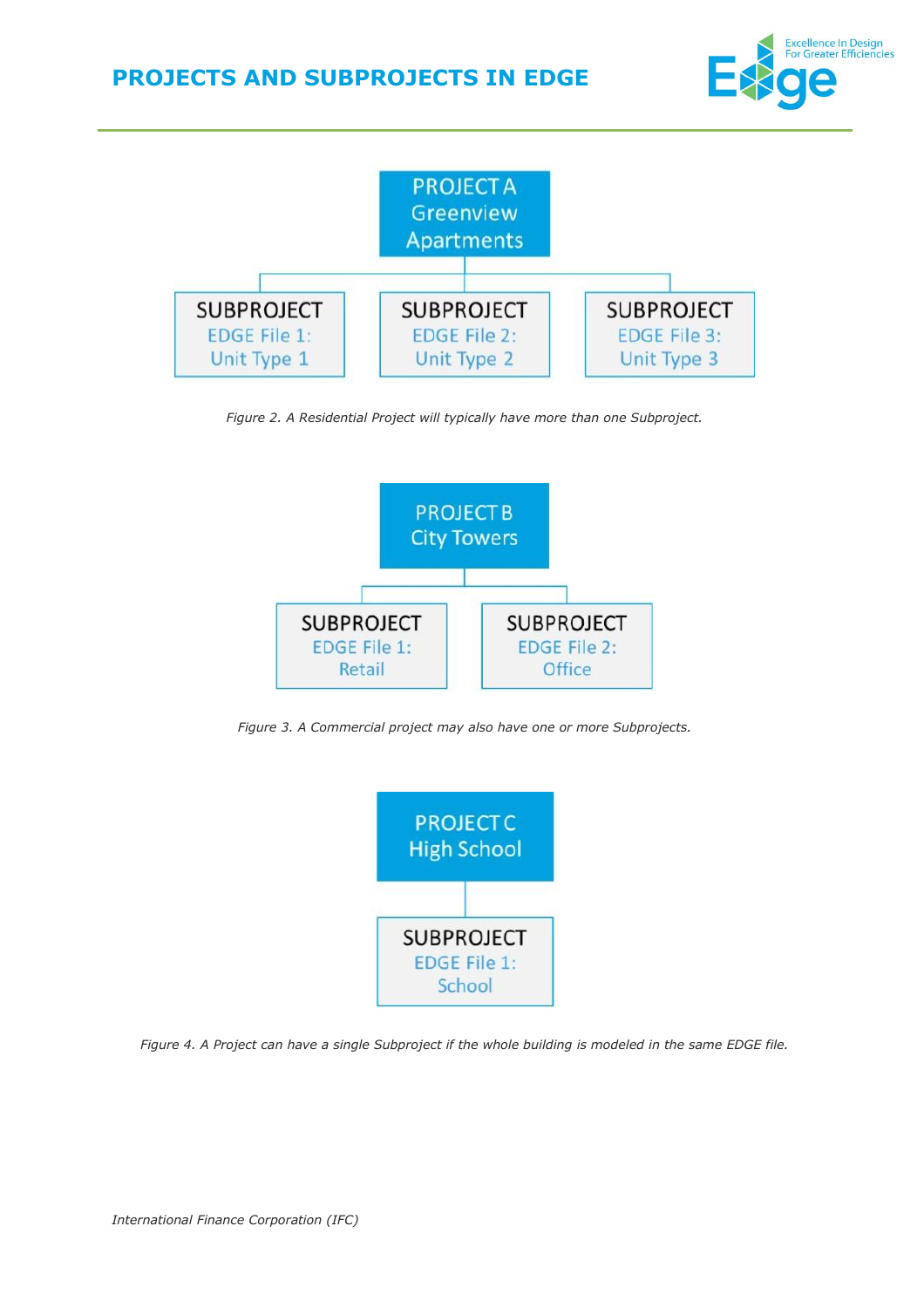

## **New Fields**

Users will see two separate sections in the Design tab with Project Details and Subproject Details.

Project Details: This updated section now contains only the top-level information about the Project, such as owner name and contact information. This section will be shared across a Project's Subprojects. Changes to the Project Details section will be automatically reflected in Subproject files. The Project Details section has some familiar fields, but also some new fields as shown below, and described in the following paragraphs:



*Figure 5. New fields under the Project Details section.*

▪ *Number of Distinct Buildings*: The number of physical buildings that make up the whole project, including towers with a shared podium level. This field is part of the project description that helps an auditor or reviewer understand the physical make-up of a project. This value will be 1 for a single building. This field helps account for the "number of buildings" certified by EDGE in a client's or auditor's portfolio. The value in this



*Figure 6. A building with more than one tower that share common connecting base floor(s) must be counted as one building.*

<span id="page-2-0"></span>field is for information purposes only and is intended to help visualize the building during the quotation and certification process. The value does not get multiplied by the Gross Internal Area, unlike the "Subproject Multiplier for the Project" (see the description of that field below under Subproject Details).

- *Number of EDGE Subprojects Associated*: The total number of files associated with the Project. EDGE calculates this automatically based on the associations established by the user; therefore, this field is not editable by the user.
- *Total Project Floor Area*: The total square meters of internal area of the Project. This is the sum of the Gross Internal Areas of all the associated Subprojects within the Project. EDGE calculates this automatically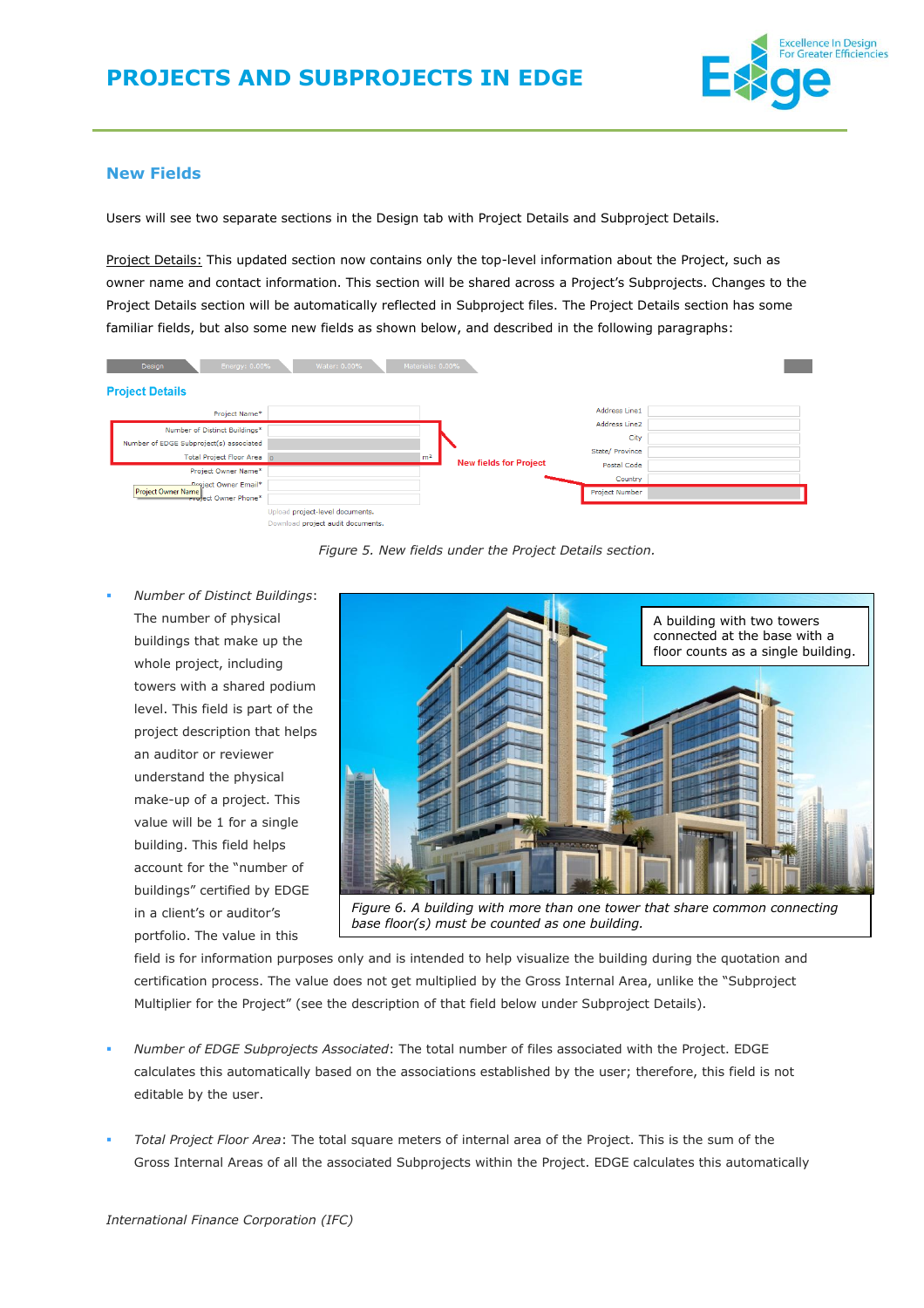

based on the areas and the multipliers (see explanation under "Subproject Multiplier for the Project"*)* assigned to each Subproject by the user; therefore, this field is not editable by the user.

- Project Number: This will be a system-assigned number, similar to the File Number currently in use.
- *"Register" button*: The Register button in the Project section in the Design tab now allows a whole project to be registered as one entity and triggers a quotation to be sent.
- "Associated Subprojects:" This link in the Project Details section expands to show all of the Subprojects associated with that Project in addition to the Subproject currently open in the EDGE App.

| Design<br>Energy: 0.00%         | Water: 0.00%                      | Materials: 0.00% |                                              |                  |
|---------------------------------|-----------------------------------|------------------|----------------------------------------------|------------------|
|                                 |                                   |                  | State/ Province                              |                  |
| Total Project Floor Area 31,198 |                                   | m <sup>2</sup>   |                                              |                  |
| Project Owner Name*             | John Doe                          |                  | Postal Code                                  |                  |
| Project Owner Email*            | john.doe@abc.com                  |                  |                                              | Country Bulgaria |
| Project Owner Phone*            |                                   |                  | Project Number                               | 1000054367       |
|                                 | 8495399388                        |                  |                                              |                  |
|                                 | Upload project-level documents.   |                  |                                              |                  |
|                                 | Download project audit documents. |                  | Associated Subprojects can be viewed for the |                  |
|                                 | <b>Register Project</b>           |                  | 'Project' selected                           |                  |
| Associated Subproject(s)        |                                   |                  |                                              |                  |
| Sub Projects                    | Country                           |                  |                                              |                  |
| Wonderland jazz                 | Bulgaria                          |                  |                                              |                  |

*Figure 7. The "Associated Subprojects" section shows the other Subprojects associated with the same Project.*

Subproject Details: This new section contains fields associated only with the portion of the Project being described in the current file. In addition to the previously available fields such as Name and Certification Stage, some new fields in this section will automatically show the Status, Auditor and Certifier of the project. Some additional new fields are described below:

| Design<br>Energy: 0.00%                  | Water: 0.00%                         | Materials: 0.00%                         |                 |                                |
|------------------------------------------|--------------------------------------|------------------------------------------|-----------------|--------------------------------|
| <b>Subproject Details</b>                |                                      |                                          |                 |                                |
| Subproject Name*                         |                                      |                                          | Address Line1*  |                                |
| House or Apartment Block Name*           |                                      |                                          | Address Line2   |                                |
| Subproject Multiplier for the Project* 1 |                                      |                                          | City*           |                                |
| Certification Stage*                     | Select Stage<br>$\blacktriangledown$ | $\blacktriangleright$ New display fields | State/ Province |                                |
| Do you intend to certify?*               | Select                               |                                          | Postal Code     |                                |
| <b>Status</b>                            |                                      |                                          | Country*        |                                |
| Auditor                                  |                                      |                                          | Subproject Type | New Building<br>$\overline{ }$ |
| Certifier                                |                                      |                                          |                 |                                |

*Figure 8. New fields under the new section called "Subproject Details" on the Design tab.*

- Subproject Address: This is the address that will go on the EDGE certificate. The Subproject Address may or may not be the same as the Project Address. For example, if a Project has Subprojects in several locations around a city, each Subproject may have its own address.
- Subproject Multiplier for the Project: This input represents the number of times the building portion modeled in a file is repeated in the Project. For example, let's say a residential development has forty (40) identical 2-bedroom homes and twenty (20) identical 3-bedroom homes. The Subproject file for Home Type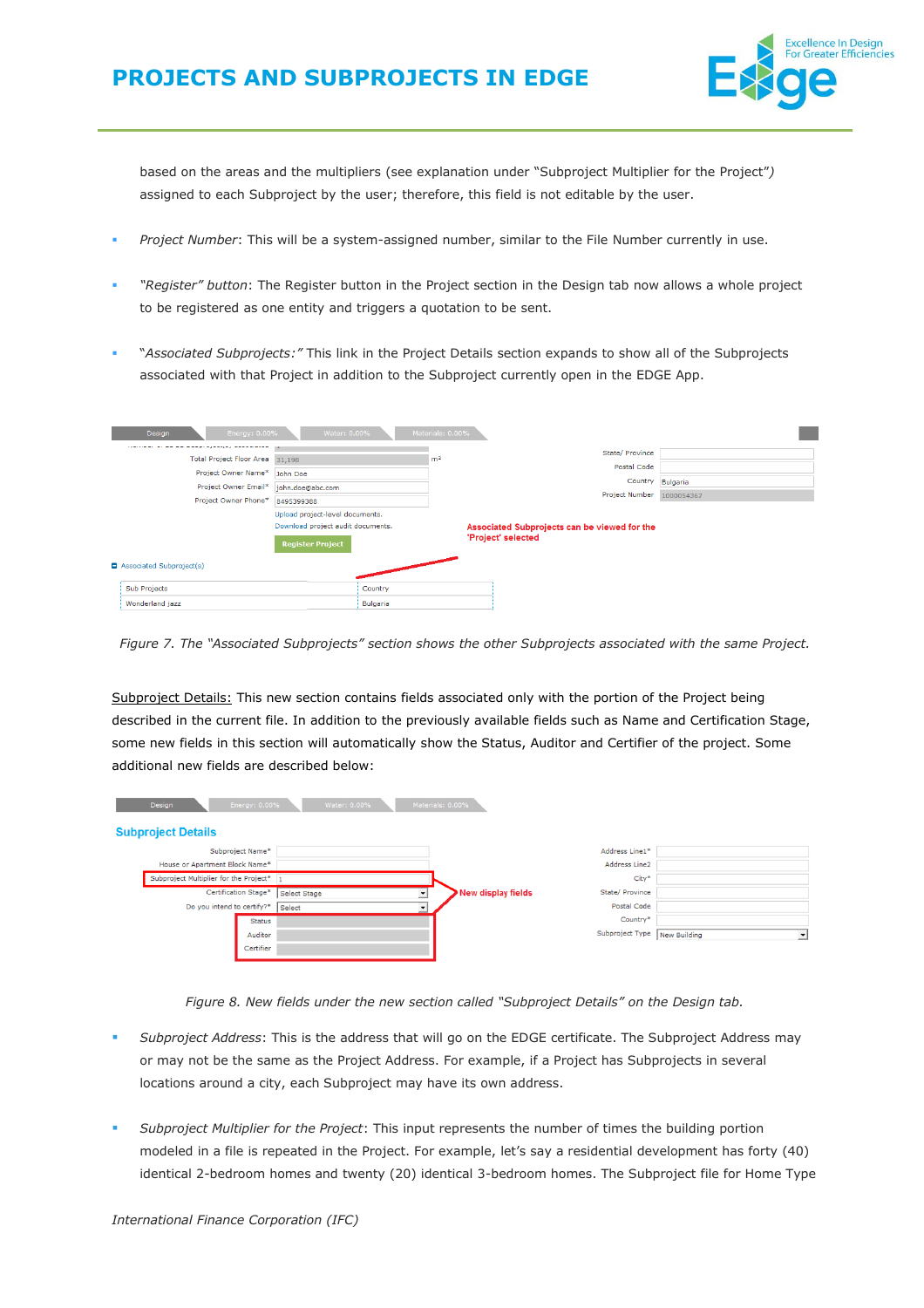

1 will contain the physical characteristics, such as the average area and exterior wall lengths, of only one 2-bedroom home. The "Subproject Multiplier for the Project" in this case must have the value "40" to account for the total floor area in the project. Similarly, the Subproject file for Home Type 2 will contain the physical characteristics, such as the average area and exterior wall lengths, of only one 3-bedroom home; and the "Subproject Multiplier for the Project" in this case must have the value "20" to correctly account for the project's total floor area. These values are critical to properly calculate the "Total Project Area."



*Figure 9. For a development with identical homes, of which only one of each type is modeled in an EDGE file, entering the*  "Subproject Multiplier for the Project" as "40" and "20" respectively is critical to properly calculate the "Total Project Area".

Another example could be a commercial project that contains two identical office towers (similar to [Figure \)](#page-2-0). The Subproject file will contain the physical characteristics, such as area and exterior wall lengths, of only one office tower. The "Subproject Multiplier for the Project" in this case must have the value "2" to correctly account for the total floor area in the project. This value is critical to calculate the "Total Project Area" properly.



*Figure 10. For a building with two identical office towers, only one should be modeled in an EDGE file, and the "Subproject Multiplier for the Project" must be set to "2" to calculate the "Total Project Area" correctly.*

# **How does this update affect my current projects?**

When the update goes live, each existing project will be converted automatically into a Project and a Subproject. The Subproject will automatically take the name of the Project. The assignment to a Project as well as the details can be edited by the user.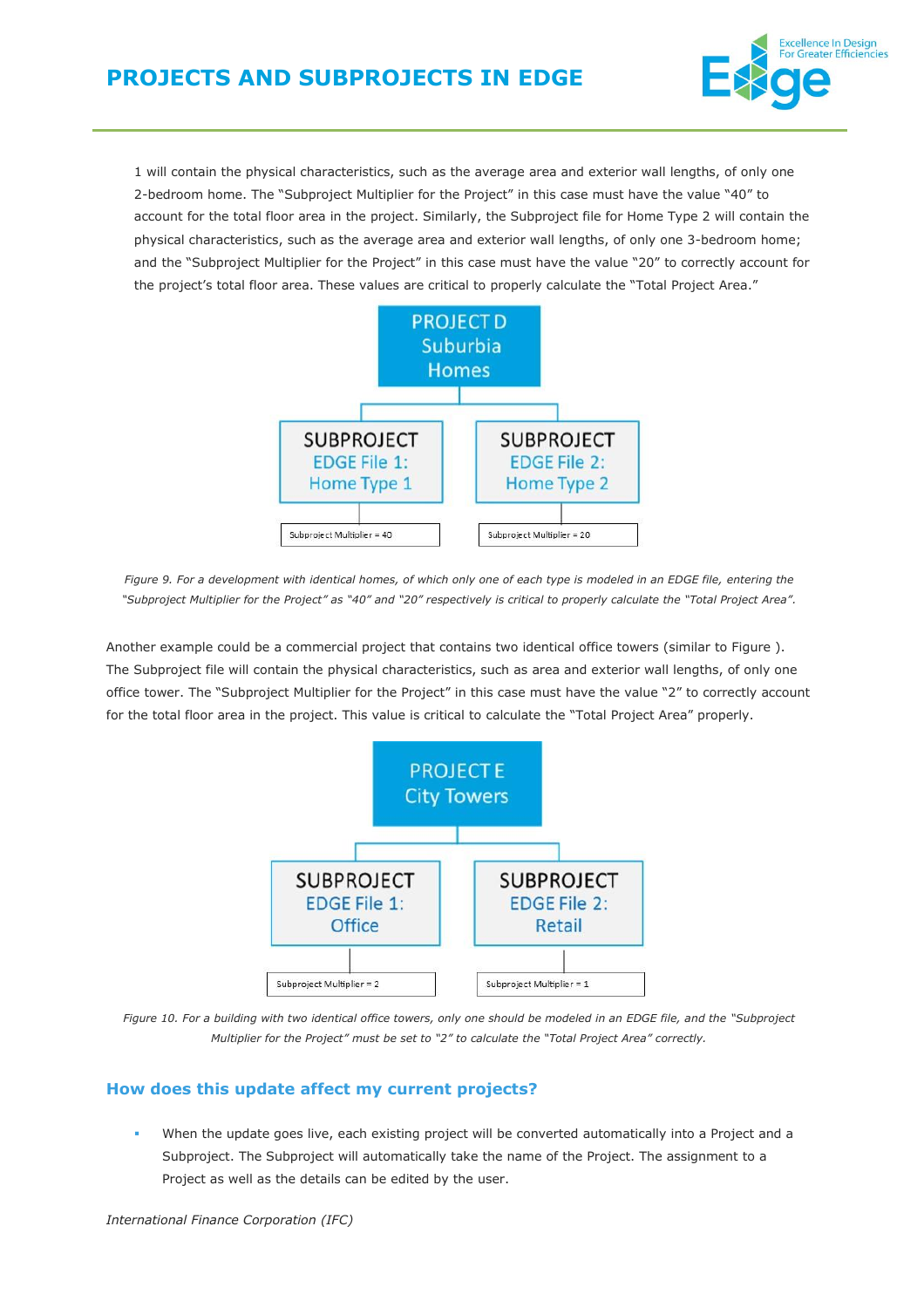

The update will not impact data associated with current projects or the status of projects in the certification workflow.

## **Notes**

- 1. A Project can have an unlimited number of Subprojects, which can be in various stages of the certification workflow such as:
	- a. Under Audit
	- b. Under Review
	- c. Preliminary Certified
	- d. Post-Construction Certified
- 2. A Subproject can be moved from one Project to another.
- 3. For a new Subproject, an existing Project can be selected from the dropdown. The rest of the Project details will auto-populate from the existing project.
- 4. If a user attempts to assign a Subproject to an existing Project that does not have the same certifier available, a warning will appear and the action will not succeed.
- 5. The user Dashboard has been revised to show all the Subprojects in Table View. Clicking on the Project or Subproject name will display the respective Details.

|   |                                          | <b>Excellence In Design<br/>For Greater Efficiencies</b><br><b>PA</b> | <b>FC</b> Finance Corporation<br>Creating Markets, Creating Opportunities |           |                      |               | Subprojects can be filtered based on stages<br>available in current dashbaord |                      |        |                       | No.<br>image<br>uploaded             |
|---|------------------------------------------|-----------------------------------------------------------------------|---------------------------------------------------------------------------|-----------|----------------------|---------------|-------------------------------------------------------------------------------|----------------------|--------|-----------------------|--------------------------------------|
|   | All Projects                             |                                                                       |                                                                           |           |                      |               |                                                                               |                      |        |                       |                                      |
|   | $\cdot$<br>Page Size:<br>10 <sup>1</sup> |                                                                       | Display of subprojects can be adjusted                                    |           |                      |               | <b>Create New</b>                                                             | Merge (0)            |        | <b>Download Excel</b> | Filter Records $\blacktriangleright$ |
|   | Subproject Name                          | Project Name                                                          | <b>Auditor</b>                                                            | Certifier | <b>Building Type</b> | Country       | Intent to Certify                                                             | <b>Share Project</b> | Energy | Water                 | Material                             |
|   |                                          |                                                                       |                                                                           |           | A  <br>ᆋ             |               |                                                                               |                      |        |                       |                                      |
| □ | Wonderland J                             | Wonderland                                                            |                                                                           |           | Retail               | Bulgaria      | $\overline{\phantom{a}}$<br>Yes                                               | Share                | 21.59% | 60.17%                | 26.67%                               |
| п | Wonderland                               | Wonderland                                                            |                                                                           |           | Hospitals            | Lithuania     | Not Sure<br>$\overline{\phantom{a}}$                                          | Share                | 36.83% | 21.99%                | 18.80%                               |
| □ | Neverland Ya                             | Neverland Ad                                                          |                                                                           |           | Education            | <b>Russia</b> | Not Sure<br>$\overline{\phantom{a}}$                                          | Share                | 26.7%  | 12.19%                | 35.72%                               |
| O | Wonderland j                             | Wonderland                                                            |                                                                           |           | Hotels               | Bulgaria      | $\overline{\phantom{a}}$<br>Yes                                               | Share                | 0.00%  | 0.00%                 |                                      |
| о | Neverland Pat                            | Neverland Ad                                                          |                                                                           |           | Retail               | Russia        | $\cdot$<br>Yes                                                                | Share                | 0.00%  | 0.00%                 | 0.00%                                |

*Figure 11. The Projects/Subprojects table can be expanded and filtered.*

6. Subprojects can be Merged under one Project. Merging of Subprojects can be done irrespective of the status of a Project or an individual Subproject in the certification workflow. Clients can add Subprojects to a Project even after the Project gets registered with the certifier. The certifier will receive a notification.